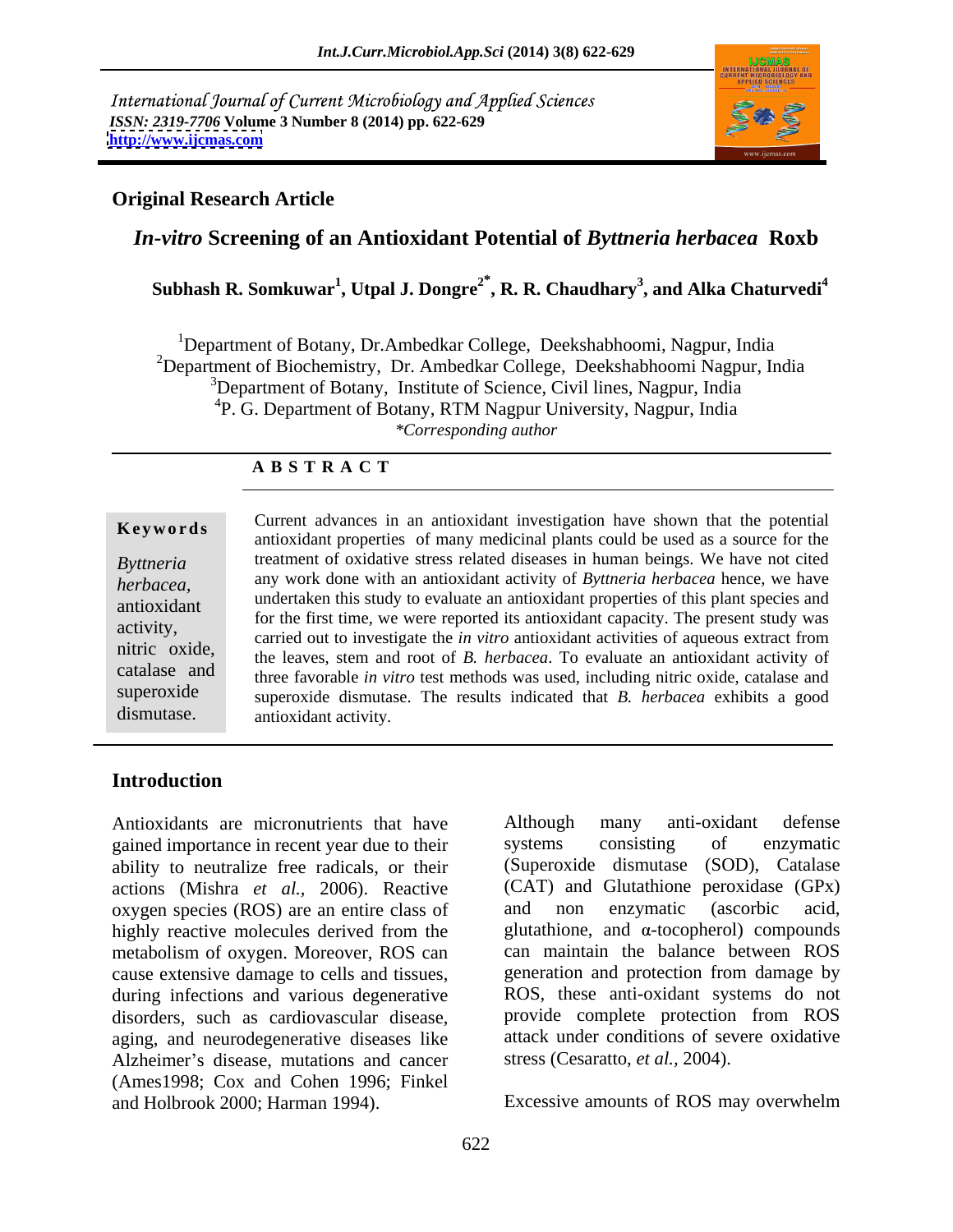natural antioxidant defenses promoting *et al*., 2003). Plants and other natural DNA, lipid and protein oxidative damage products contain hundreds of compounds and oxidative stress, which may lead to cell those acts as a natural antioxidant. injury and death (Ames, *et al.*, 1983). Long Therefore, several methods have been term oxidative stress has been associated developed to quantify these compounds with numerous diseases and disorders in individually. The techniques are different in higher organisms. The negative effects of terms of mechanism of reaction, oxidative stress may be mitigated by the consumption of antioxidants. Antioxidants 1986, Frankel *et al*., 1993, and Koleva *et* are compounds that can delay or inhibit the  $al., 2002$ . oxidation of lipids and other molecules and by doing so inhibits the initiation and Recent research finds interest in natural propagation of oxidative chain reactions. They act by one or more of the following sources. Increased use of different pro-oxidant metals and quenching of singlet in fruits and vegetables are able to protect fact, it is well established that the throughout the world, due to their potent

development of novel drugs and in many and butylated hydroxytolune are synthetic chemicals and the possible toxicity of these concerns, natural anti-oxidants have been extensively employed in recent years (Yen

those acts as <sup>a</sup> natural antioxidant. Therefore, several methods have been terms of mechanism of reaction, effectiveness and sensitivity (Khal *et al*.,

mechanisms: reducing activity, free radical chemicals, pesticides, pollutant, some of scavenging and potential complexation of synthetic medicine, smoking and alcohol oxygen. Many epidemiological studies have based diseases. The present study is a shown that numerous phytonutrients found compilation of three different *in vitro* assay the human body against damage by ROS. In activity of extracts of different plant parts of consumption of natural antioxidant phytochemicals was reported to have many procumbent spreading herb with a perennial, potential health benefits (Sumino, *et al.*, 2002). However, a traditionally used a Institute of India, Dehradun's Envis Bulletin medicinal plant awaits such screening. On (Envis Bulletin 2008) has recognized *B.* the other hand, the medicinal properties of *herbacea* is an endemic to the Indian plants have also been investigated in the Peninsular region and categorized into the light of recent scientific developments IUCN threatened category. Previous studies pharmacological activities, low toxicity and drug is used in health care by indigenous economic viability (Auddy *et al.*, 2003). Cultures as a medicine in various ailments.<br>
In traditional herbal medicine, various parts<br>
Plants play a significant role in the of *B. herbacea* is used as an ethnoveternary developing country's attention has been paid (Reddy, *et al*., 1998), to treat leprosy (Jain, to explore natural substances as substitutes S P *et al*.,) to promote retention of placenta for synthetic compounds. The commonly (Patel, *et al*., 2003), for treatment of fracture used anti-oxidants, butylated hydroxyanisol of limbs (Prusti 2007) to get relief against anti-oxidants has resulted in their reduced *al*., 2010). Parrotta (2001) reported *B.*  usage (Ito *et al*.,1985). Due to health *herbacea* as a healing plant of Peninsular *al*., 2002). Recent research finds interest in natural antioxidants from ethnomedicinal plant sources. Increased use of different intake enhances the chance of free radicals methods used in determining the antioxidant *B. herbacea*. The selected plant species is branched (sometimes unbranched) 4 -10 cm long woody root-stocks. Wildlife Institute of India, Dehradun's Envis Bulletin have revealed that the *B. herbacea* crude cultures as a medicine in various ailments. In traditional herbal medicine, various parts of *B. herbacea* is used as an ethnoveternary medicine to cure dysentery, impaction asthma (Chandra Babu, *et al*., 2010), in leucorrhoea and inflammation (Ashutosh, *et* India, National Medicinal Plant Board (2012) enlisted *B. herbacea* as medicinal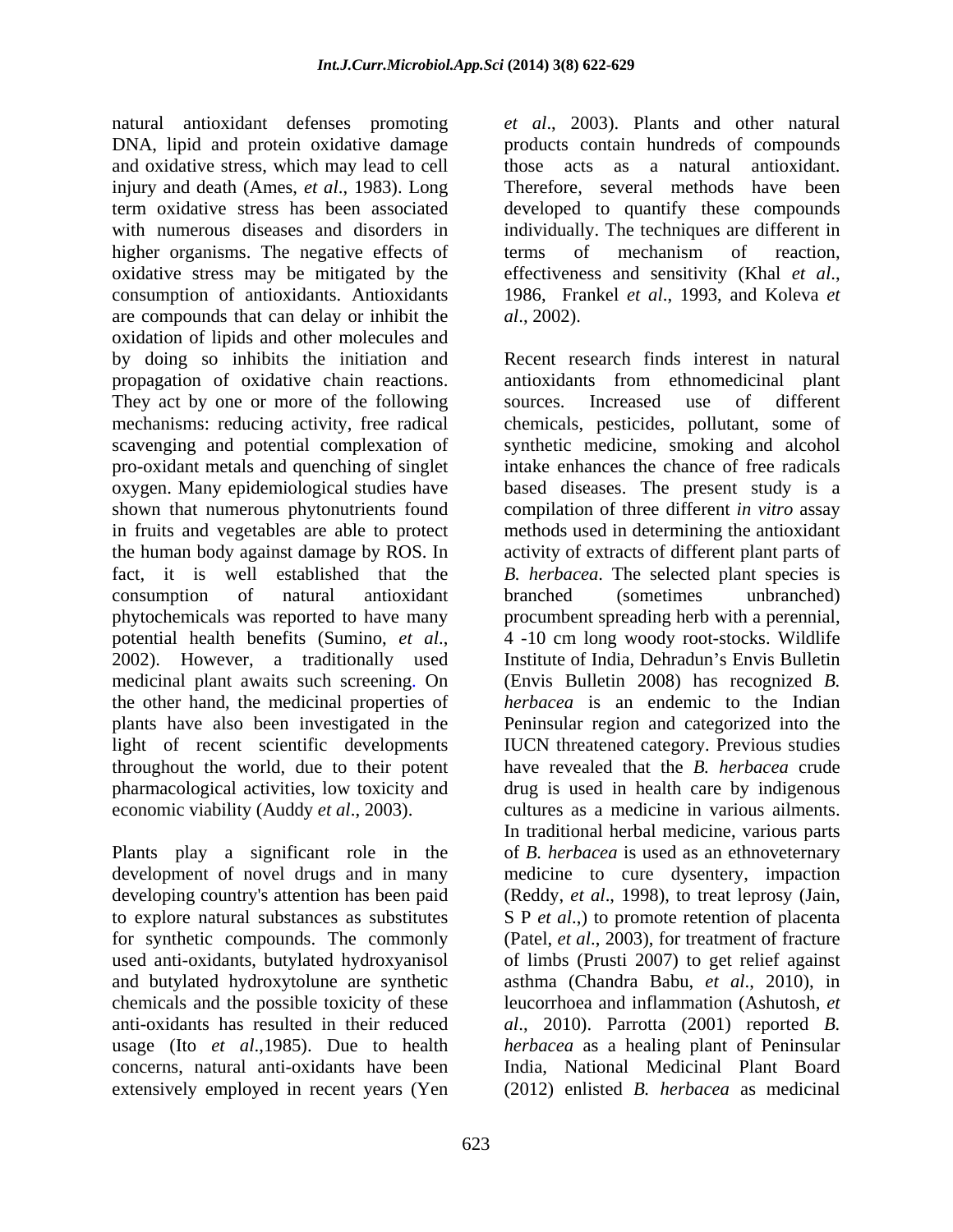plant of India, while Envis. (Frlht.) materials. The clear supernatant was used documented *B. herbacea* as a medicinal plant of West Bengal. Day *et al*.,(2012) reported the use of *B. herbacea* root paste on the wound, Mallik *et al*.,(2012) documented impaction while recently Suthari *et al.* buffer, 30mM H<sub>2</sub>O<sub>2</sub> 1ml and 0.020 ml

# **Plant Material and Preparation of**

of *Byttneria herbacea* were collected in plant parts, i.e. leaves, stem and root was recorded at 420 nm for 3 min in the earthy material. 1 mg of each plant part was weighed and dissolved in 10 ml of 0.1 N Phosphate buffer pH 6.8 and The concentration of nitric oxide was 4°C. All samples were recentrifuged at same Diamine Dihydrochloride and 1% condition to avoid the carryover of plant

for an enzymatic analysis.

## **Enzymatic Analysis**

that the *B. herbacea* root paste is taken An activity of catalase was estimated orally to get relief from body pain, following the methodology given by Aebi *et*  Sreeramulu *et al.* (2013) have found that *B. al*., (1976). Total 3ml reaction cocktail *herbacea* leaf is used against dysentery and contains 1.980 ml of 50mM phosphate (2014) observed *B. herbacea* root used enzymatic sources. Blank was prepared against swellings.  $\blacksquare$  without enzymatic source. The rate of  $\text{H}_2\text{O}_2$ **Materials and Methods Activity of an enzyme was expressed as** buffer,  $30 \text{mM}$  H<sub>2</sub>O<sub>2</sub> 1ml and 0.020 ml decomposition was measured at 240nm.

**Extracts** according to Marklund *et al*., (1974). The Fresh plant parts from four different plants Tris HCL buffer, 20µl enzyme source, 6 chilled container from Satnavari (Nagpur) pyrogallol. Control was prepared without forest in the month of October. The various enzyme source. The absorbance was thoroughly washed in cold water to remove spectrophotometer. Activity was expressed units/mg protein. Superoxide dismutase was estimated reaction cocktail contains 1.480ml of 50mM mM 0.5ml EDTA and 0.2 mM 1ml recorded at 420 nm for 3 min in as units/mg protein.

homogenized separately (Kar, and Mishra, estimated by using methodology provided 1976). The homogenized extract was then by Green *et al*. (1982). An equal volume of centrifuged at 10,000 g for 20 minutes at Greiss reagent (0.1% Napthyl Ethylene Diamine Dihydrochloride and 1% Sulpholylamide in 5% Ortho-Phosphoric

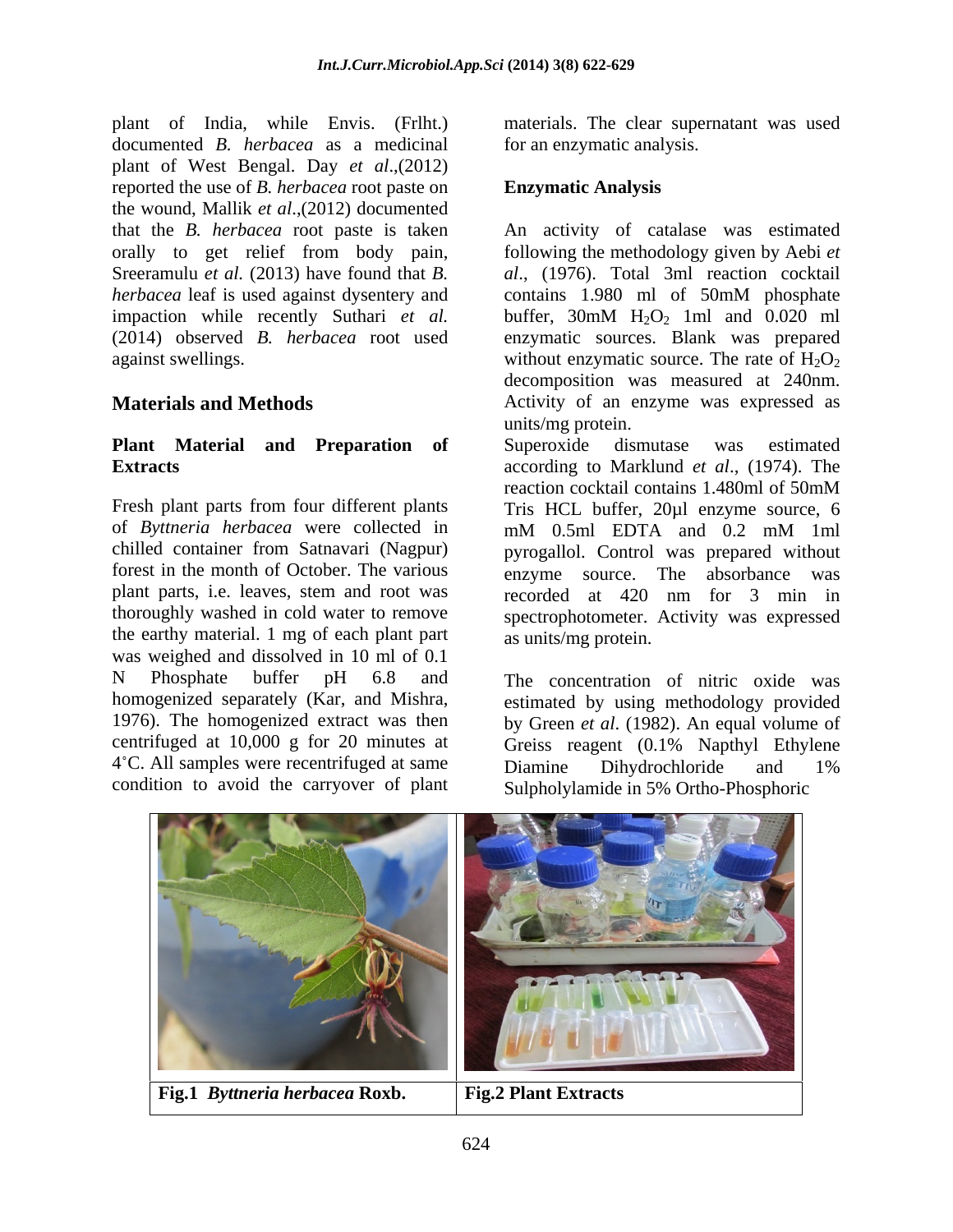Protein was estimated as per Lowery *et al.*, (1951) methodology. Reaction mixture concentration of nitric oxide in stem samples contains 0.010 µL protein source, 990 µL when it was compared to the root sample distilled water, 5 ml Alkaline copper sulphate solution and 0.5 ml Folin Ciocalteu

differentiation. The criterion for significant

superoxide dismutase and concentration of nitric oxide in leaf to root and stem samples of *Byttneria herbacea*. We also compared stem and root samples of the same plant for significant differentiation for the above mentioned parameters; to evaluate an antioxidant capacity of this plant. The result shows that there was a more significant activity of catalase in leaf than root  $(P<0.05)$ . An activity of catalase was been found (Tiedge, *et al.*, 1998 and constructionally more in stem samples as Chelikani, *et al.*, 2004). Catalase significantly more in stem samples as compared to leaf  $(p<0.001)$  and root sample (p<0.001) [Table 1, Fig 3 (A)].

This study has been demonstrated that there was no significant difference of superoxide dismutase activity in leaf and root samples (p>0.05), but there was a more significant

acid) and nitric oxide reacts to form a pink activity of this enzyme in stem than leaf colored complex which was estimated at  $(p<0.001)$  and root  $(p<0.001)$  [Table 1, Fig 3 535nm. Concentration was calculated using (B)]. Likely, we reported significantly more standard graph of 0.1mM sodium nitrate concentration of nitric oxide not only in root solution.  $\omega$  when it was compared to leaf (p<0.001) but concentration of nitric oxide not only in root also in stem as compared to leaf  $(p<0.001)$ . This study also shows a significantly more (p<0.05) [Table 1, Fig 3 (C)].

reagent. Blank was prepared without protein Oxidative stress is mainly because of an source. The concentration of an unknown imbalance between the concentration of protein sample was estimated using antioxidant enzymes and the free radicals. 200µGm of the standard BSA solution. To maintain a proper redox potential within All samples were run in triplicates. the cell it is an important to maintain the **Statistical Analysis:** All statistical analysis scavenging systems. Now-a-days medical was done using Med Calc and Epi Info industries have shifted their interest of statistical software. Students "T" test for two research on an antioxidant property of tailed probabilities assuming unequal various herbs, shrubs and plants so that variance was used for significant industries could generate the new biological difference was 0.05. based damages within the cells. This study **Results and Discussion Secure 2.5 and Systems in Byttneria herbacea.** balance between free radicals and its based formulas to eradicate free radicals demonstrates an antioxidant enzyme levels

This study compared an activity of catalase, Catalase is an antioxidant enzyme widely in *Byttneria herbacea*. Catalase is an antioxidant enzyme widely distributed in all animal and plant tissues. An increased concentration of hydrogen peroxide inside of biological cell can increase an oxidative stress, which may result in serious complications within the cells. Hydrogen peroxide if not removed from the cell, it could convert into a hydroxyl radical. Hydroxyl radicals are the most deadliest free radicals, which have ever been found (Tiedge, *et al*., 1998 and Chelikani, *et al*., 2004). Catalase decomposes hydrogen peroxide and protects the tissues or cells from highly reactive hydroxyl radicals (2003). Hence, catalase enzyme can play a pivotal role in maintaining the redox reaction within the cells.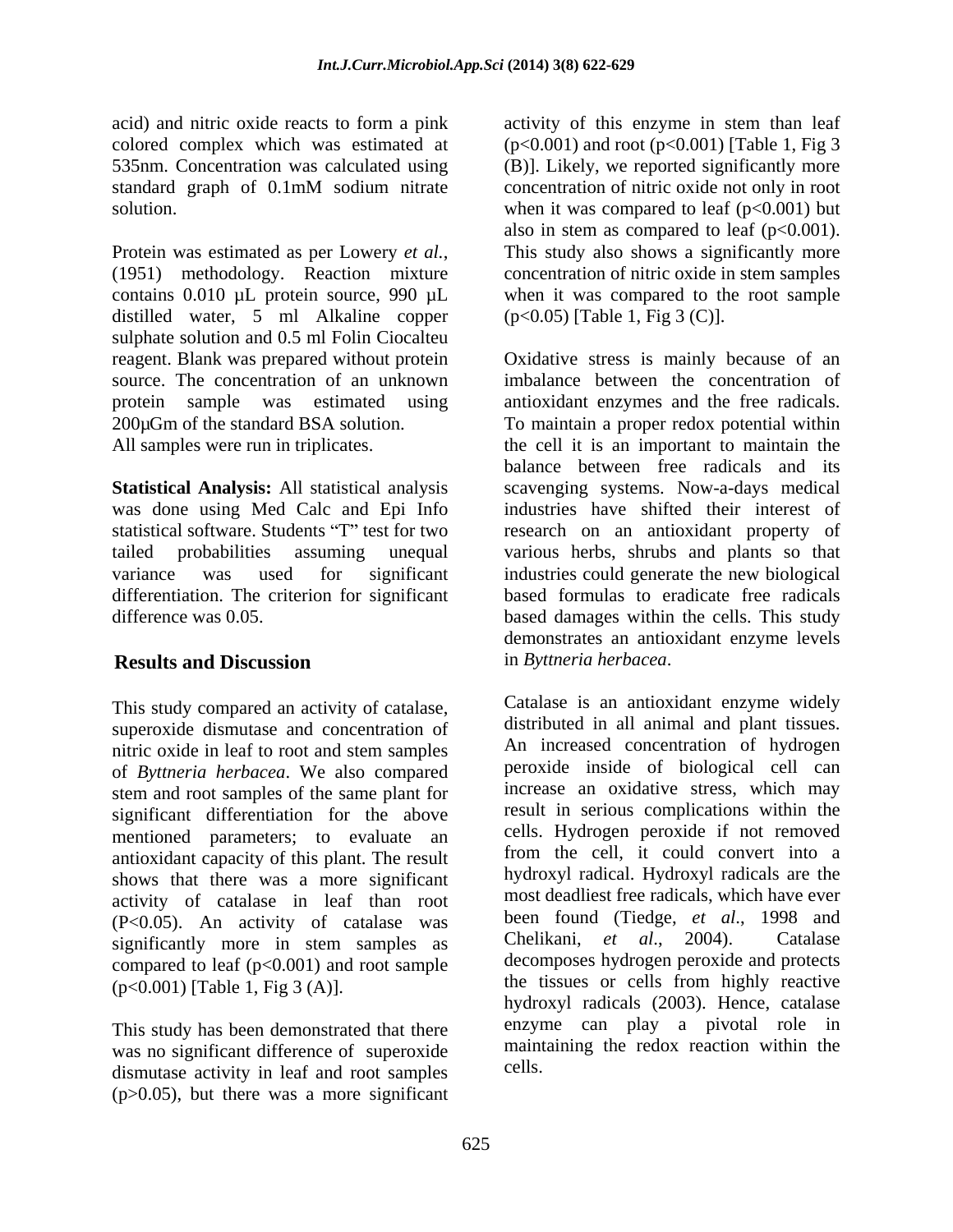| <b>ENZYME</b>              | <b>SAMPLES</b> | MEAN±SD            |
|----------------------------|----------------|--------------------|
| <b>CATALASE</b>            | <b>LEAF</b>    | $6.23 \pm 0.37$    |
| (UNITS/ MG PROTEIN/ML)     | <b>ROOT</b>    | $5.40 \pm 0.13*$   |
|                            | <b>STEM</b>    | $9.28 \pm 0.44***$ |
| Superoxide Dismutase (SOD) | <b>LEAF</b>    | $1.20 \pm 0.11$    |
| (UNITS/ MG PROTEIN/ML)     | <b>ROOT</b>    | $1.30 \pm 0.23**$  |
|                            | <b>STEM</b>    | $5.26 \pm 0.23***$ |
| Nitric Oxide (NO)          | <b>LEAF</b>    | $3.67 \pm 0.60$    |
| $(\mu M / ML)$             | <b>ROOT</b>    | $6.42 \pm 0.37***$ |
|                            | <b>STEM</b>    | $7.20 \pm 0.29***$ |

**Table.1** A statistical analysis of catalase, superoxide dismutase and nitric oxide in *B.herbacea.*

 $*p<0.05$ ,  $*p>0.05$ ,  $**p<0.001$ ; p-values of catalase, SOD and NO for the stem and root samples are p<0.001, p<0.001 and p<0.05 respectively.



**Fig.3** An activity of Catalase (A), Superoxide Dismutase (B) and concentration of Nitric Oxide (C) in leaf, root and stem of *Byttneria herbecea*.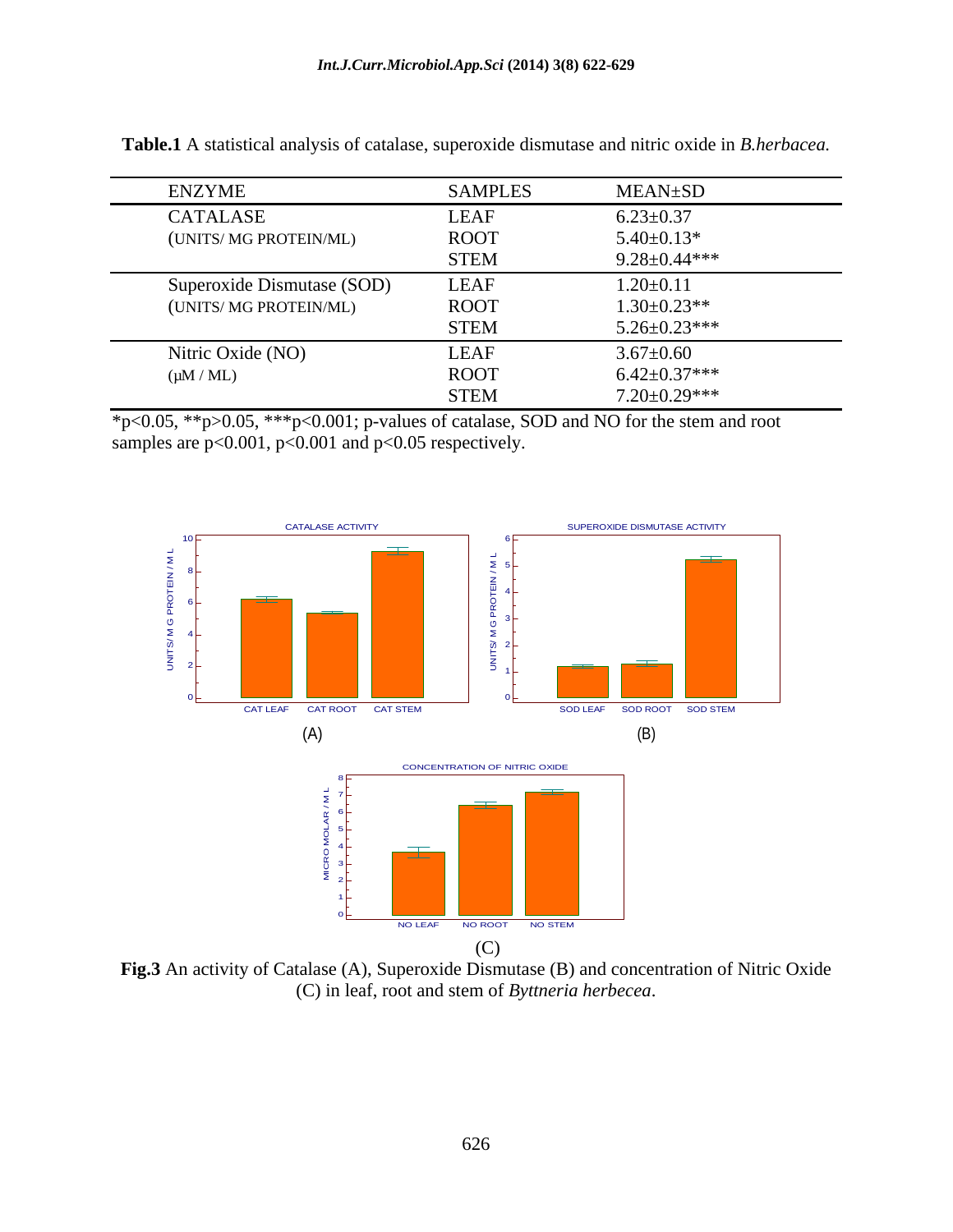Zong *et al*., (2013) demonstrates an increase levels catalase in *Ambrosia artemisiifolia* L for Swiss type acatalasemia. *Biochem*  (belonging to the family Malvaceae, same family of *B. herbacea*) at different Ames, B. 1998. Micronutrients prevent

Superoxide dismutase is another important Ames, B.N.1983. Dietary carcinogens and antioxidant enzyme involved in the defense mechanism against free radicals (Zelko, *et* degenerative diseases. Science, 221, *al*., 2002). Superoxide dismutase constitutes an important link in the biological defense Anonymous 2003. *The wealth of India*, 1 mechanism through dismutation of Supp Series; Council of Scientific and endogenous cytotoxic superoxide radicals to Industrial Research (CSIR), New Delhi,  $H<sub>2</sub>O<sub>2</sub>$  (Hassan 1988). Hence, to eradicate a superoxide anion is a prime important superoxide anion is a prime important Ashutosh, K. M.; Mishra P.K.; Jyoti K.; function of superoxide dismutase enzyme. Shuge *et al.*, (2014) prior studies done on wisdom of Birhore tribes of Jharkhand. *Althaea rosea* seeds demonstrate a potent

that some medicinal plants have a good potential to scavenge nitric oxide. The nitric oxide generated from sodium nitro prusside reacts with oxygen to form nitrite. The of neurodegenerative diseases. J. extract of aerial plants inhibits nitrite formation by competing with oxygen to react with nitric oxide directly and also to inhibit its synthesis. Scavengers of nitric state in liver damage. Ann. Hepatol., 3, oxide compete with oxygen leading to reduced production of nitric oxide Chandra Babu, N.; Naidu, M.T.; Venkaiah, (Marcocci, *et al*., 1994). Nitric oxide can act as a free radical in biological system. Therefore, an evaluation of nitric oxide concentration is important in biological samples (Green *et al*., 1982). In this study, the concentration of nitric oxide was reported more in stem samples rather than leaf and root samples, but root samples Cox, D.A.; Cohen M.L. 1996. Effects of exhibited more concentration of nitric oxide

Aebi, H.; Wyss, S.R.; Scherz, B.; Gross, J. 1976. Properties of erythrocyte catalase

from homozygotes and heterozygotes *Genetics*, *14*, 791-807.

- irradiance level. cancer and delay aging. *Toxicol. Lett*., *102*, 5-18.
	- anticarcinogens: Oxygen radicals and degenerative diseases. *Science*, 221, 1256–1264.
	- st Vol. 7*,* pp. 273-280.
	- Mairh A. 2010. Traditional botanical wisdom of Birhore tribes of Jharkhand. *Ind J. Tradit Knowl, 9,* 467-470.
- scavenger for superoxide anion radicals. Auddy, B.; Ferreira, M.; Blasina, F.; Lafon,<br>L.; Arredondo, F.; Dajas, F.; Tripathi<br>Nitric oxide radical inhibition assay proved P.C.; Seal, T.; Mukherjee, B. 2003. Auddy, B.; Ferreira, M.; Blasina, F.; Lafon, L.; Arredondo, F.; Dajas, F.; Tripathi P.C.; Seal, T.; Mukherjee, B. 2003. Screening of antioxidant activity of three Indian medicinal plants, traditionally used for the management of neurodegenerative diseases. *Ethnopharmacol*, *84*, 131-138.
	- Cesaratto, L.; Vascotto, C..; Calligaris, S.; Tell, G. 2004. The importance of redox state in liver damage. *Ann.Hepatol*., *<sup>3</sup>*, 86-92.
	- M. 2010. Ethnobotanical plants of kotia hills of Vizianagaram district, Andhra Pradesh, India , *J. of Phytol*, 2, 76–82
	- Chelikani, P.; Fita, I.; Loewen, P.C. 2004. Diversity of structures and properties among catalases. *Cellular & Mol Life Sci, 61*,192-208.
- than leaf samples. vascular contraction and relaxation. oxidized low density lipoprotein on *Pharmacol. Rev*., *48*, 3-9.
- **References** Dey A.; Gupta B.; Jitendra, N.De. 2012. Traditional phytotherapy against skin diseases and in wound healing of the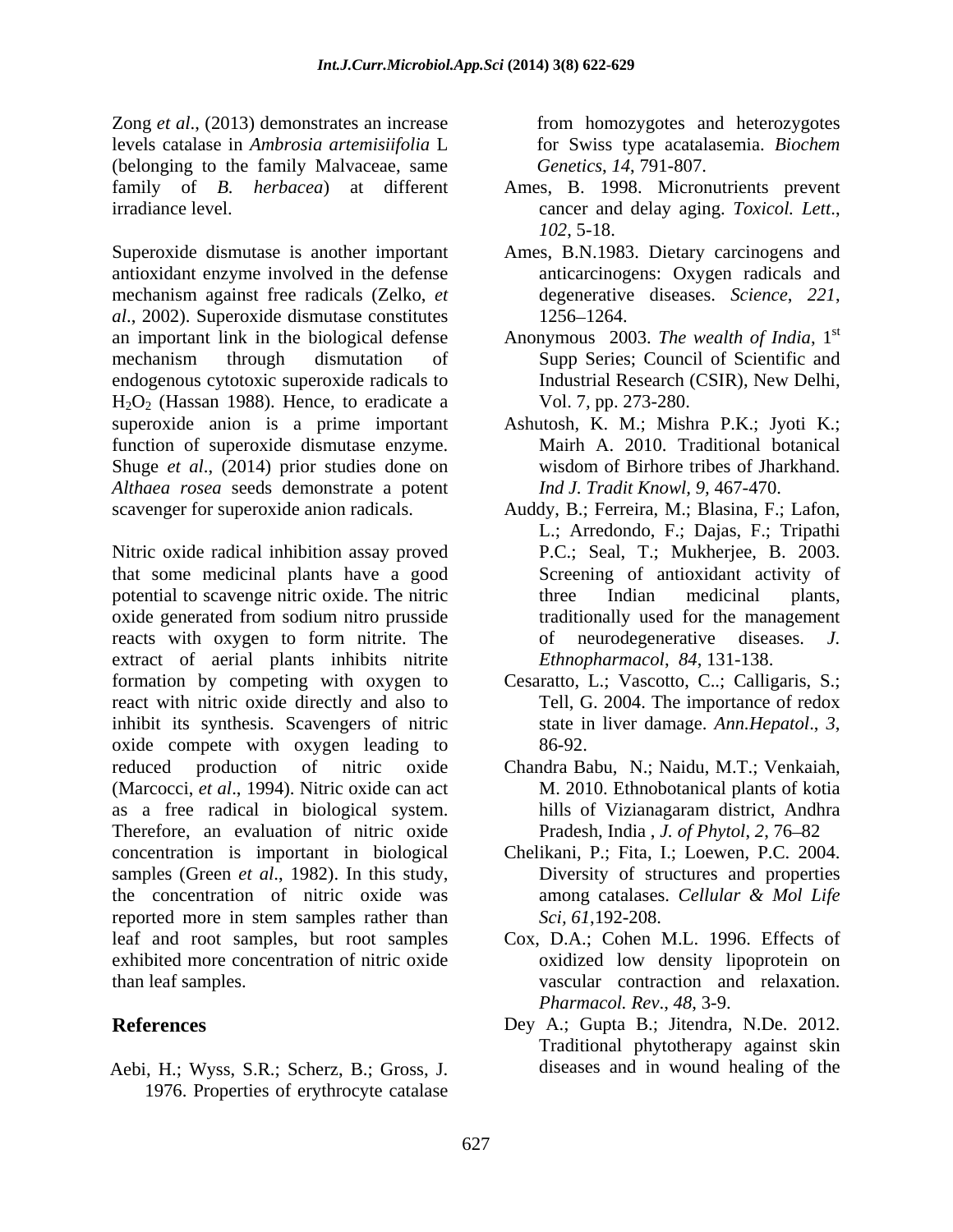- Envis Bulletin 2008. Special habitats and
- 
- Feng, L.; Weijun, D.; Xi Bai; Shuge, T. activity and mechanism of action of 2014. Quantification of phytochemical antioxidant. *Food Chem Toxicol.* 24, constituents and in-vitro antioxidant
- 
- Frankel, E.N. 1993. In search of better
- biological fluids. *Anal Biochem*,
- Harman, D. 1994. Free radical theory of 15. 234, 462-475.
- Hassan, H.M. 1988. Biosynthesis and Marklund, S.; Marklund, G. 1974.
- Ito, N.; Fukushima, S.; Tsuda, H. 1985. carcinogenic response by BHA and
- Jain, S. P.; Gupta, N.; Saini, S.; Prakesh, A. ethnobotany and medicinal plants, 621.
- tribes of Purulia district, West Bengal, John, P. A. 2001. Healing plants of India. *J. Med. Plants Res*, *6,* 4825-4831 peninsular India. *CABI Publishing,* USA, 557.
- threatened plants of India: Wildlife and Kar, M.; Mishra, D. 1976. Catalase protected areas, *11*. Printed by Wildlife Institute of India, Chandrabani, activities during rice leaf senescence. Dehradun. *Plant Physiol*, *57,* 315-319. peroxidase and polyphenoloxidase
- Envis.Frlht. Medicinal Plants of West Khal, R.; dan Hilderbrant, A.G. 1986. Bengal (pp. 10) Methodology for studying antioxidant activity and mechanism of action of antioxidant. *Food Chem Toxicol*. *24*, 1007-1014.
- activity of *Althaea rosea* seeds. *J.*  Koleva, I.I.; Van Beek, T.A.; Linssen J.P.H; *Chem. Pharm. Res., 6,*1466-1471 de Groot, A; dan Evstatieva, L.N. 2002. Finkel, T.; Holbrook N.J. 2000. Oxidants, Screening of plant extract for oxidative stress and the biology of antioxidant activity: a comparative ageing. *Nature, 408*, 239-247. Screening of plant extract for study on three testing methods. *Phytochem Anal. 13*, 8-17.
	- methods to evaluate natural Lowry, O.H.; Rosebrough, N.J.; Farr, A. L.; antioxidants and oxidative stability in Randall, R.J. 1951. Protein food lipids. *Trends Food Sci Technol*, measurement with the folin-phenol *4*, 220-225. reagent, *J. of Biol. Chem. 193*, 265-275. Randall, R.J. 1951. Protein
- Green, L.C.; Wagner, D.A.; Glogowski, J.; Mallik B. K.; Panda T.; Padhy, R.N. 2012. Skipper, P.L.; Wishnok, J.S.; Traditional herbal practices of the Tannenbaum, S.R. 1982. Analysis of ethnic people of Kalahandi district of nitrate, nitrite and [15N] nitrate in Colisha, Asian Pacific J. Trop. Odisha, *Asian Pacific J. Trop. Biomedic.**2*, 988-994
	- *126,*131-138. Marcocci, L.; Packer, L.; Droy-Lefai, M.T.; aging, increasing the functional life Antioxidant action of *Ginkgo biloba* span. *Ann. New York Acad. Sci*., *717*, 1- extracts EGb 761**.** *Methods Enzymol*., Sekaki, A.; Gardes-Albert, M. 1994. *234*, 462-475.
	- regulation of superoxide dismutases. Involvement of the superoxide anion *Free Rad. Biol. Med*., *5*, 377-385. radical in the autoxidation of pyrogallol Carcinogenicity and modification of the dismutase. *Eur. J.Biochem*, *47,* 469- Marklund, S.; Marklund, and a convenient assay for superoxide 474.
	- BHT and other anti-oxidants. CRC Mishra, A.; Bapat, M.M.; Tilak J.C.; Critical Rev. *Toxicol. 15*, 109 150. Devasagyam, T.A. 2006. Antioxidant Ethnomedicobotanical survey of its syrup. Cur. Sci., 91, 90-93. activity of *Garcinia indica* (kokam) and its syrup. *Cur. Sci., 91*, 90-93.
	- Chhindwara Distrlct, Madhya Pradesh. National Medicinal Plant Board 2012. Int. seminar on "multidisciplinary Medicinal plants of India. *Pharmacol.*  approaches in angiosperm systematics" Rev., 48, 3-9. *Rev*., *48,* 3-9.